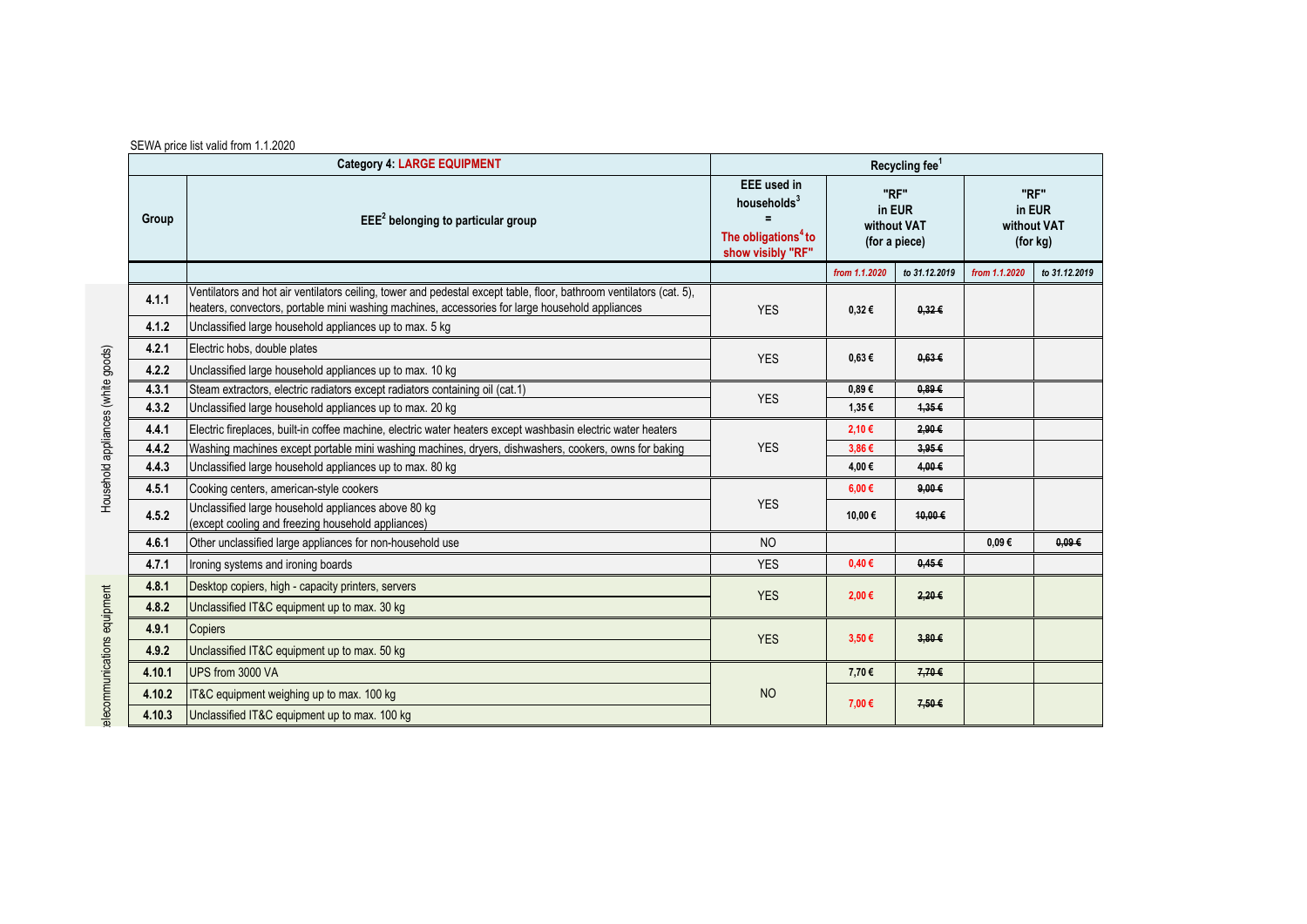|       |        | <b>Category 4: LARGE EQUIPMENT</b>                                                                                                 | Recycling fee <sup>1</sup>                                                                            |                                                |                 |                                           |               |  |  |
|-------|--------|------------------------------------------------------------------------------------------------------------------------------------|-------------------------------------------------------------------------------------------------------|------------------------------------------------|-----------------|-------------------------------------------|---------------|--|--|
| Group |        | $EEE2$ belonging to particular group                                                                                               | <b>EEE</b> used in<br>households <sup>3</sup><br>The obligations <sup>4</sup> to<br>show visibly "RF" | "RF"<br>in EUR<br>without VAT<br>(for a piece) |                 | "RF"<br>in EUR<br>without VAT<br>(for kg) |               |  |  |
|       |        |                                                                                                                                    |                                                                                                       | from 1.1.2020                                  | to 31.12.2019   | from 1.1.2020                             | to 31.12.2019 |  |  |
|       | 4.11.1 | Large multifunctional printers                                                                                                     | <b>NO</b>                                                                                             | 15,00€                                         | 45,00€          |                                           |               |  |  |
|       | 4.11.2 | Unclassified IT&C equipment up to max. 200 kg                                                                                      |                                                                                                       | 15,00€                                         | 16,00€          |                                           |               |  |  |
|       | 4.12.1 | Other information technology and telecommunications equipment for non-household use (e.g. charging stations<br>for electromobiles) | <b>NO</b>                                                                                             |                                                |                 | $0.09 \in$                                | 0,10.6        |  |  |
|       | 4.13.1 | <b>TV</b> outdoor antennas                                                                                                         | <b>YES</b>                                                                                            | 0,11€                                          | $0.11 \in$      |                                           |               |  |  |
|       | 4.14.1 | Electric guitars, keys and other large electric and electronic musical instruments                                                 | <b>YES</b>                                                                                            | 0,42€                                          | 0.50E           |                                           |               |  |  |
|       | 4.14.2 | Unclassified large consumer electronics up to max. 5 kg                                                                            |                                                                                                       | 0,32€                                          | 0.51E           |                                           |               |  |  |
|       | 4.15.1 | Minisystems and microsystems, loudspeaker sets, guitar combos, amplifiers                                                          | <b>YES</b>                                                                                            | $0,60 \in$                                     | 0.60E           |                                           |               |  |  |
|       | 4.15.2 | Unclassified large consumer electronics up to max. 10 kg                                                                           |                                                                                                       | 0,63€                                          | $0.81 \in$      |                                           |               |  |  |
|       | 4.16.1 | Home cinema (DVD drive, tuner and amplifier integrated as one set including loudspeaker)                                           |                                                                                                       | 1,00 €                                         | 1,25€           |                                           |               |  |  |
|       | 4.16.2 | Unclassified large consumer electronics up to max. 15 kg                                                                           | <b>YES</b>                                                                                            | 1,20€                                          | 4,56€           |                                           |               |  |  |
|       | 4.17.1 | Unclassified large consumer electronics up to max. 30 kg                                                                           | <b>YES</b>                                                                                            | 2,00€                                          | 2,20€           |                                           |               |  |  |
|       | 4.18.1 | Unclassified large consumer electronics up to max. 50 kg                                                                           | <b>YES</b>                                                                                            | 3,50 €                                         | $3,80 \in$      |                                           |               |  |  |
|       | 4.19.1 | Unclassified large consumer electronics up to max. 100 kg                                                                          | <b>YES</b>                                                                                            | 7.00€                                          | 7,50€           |                                           |               |  |  |
|       | 4.20.1 | PV panels with accessories (cable networks, inverters, metering panels)                                                            | <b>NO</b>                                                                                             |                                                |                 | 0,16€                                     | 0,16€         |  |  |
|       | 4.20.2 | Unclassified large consumer electronics above 100 kg                                                                               | <b>NO</b>                                                                                             |                                                |                 | $0.09 \in$                                | 0.10E         |  |  |
|       | 4.21.1 | Large luminaries for non-household use                                                                                             | <b>NO</b><br><b>YES</b>                                                                               | $0,22 \in$                                     | $0,24 \in$      |                                           |               |  |  |
|       | 4.21.2 | Large household luminaries                                                                                                         |                                                                                                       |                                                |                 |                                           |               |  |  |
|       | 4.22.1 | Grass trimmers, hedge trimmers                                                                                                     | <b>YES</b>                                                                                            | 0,12€                                          | 0,126           |                                           |               |  |  |
|       | 4.22.2 | Unclassified "large" electric and electronic tools up to max. 3 kg                                                                 |                                                                                                       | $0,19 \in$                                     | 0.19E           |                                           |               |  |  |
|       | 4.23.1 | Electric saws, electric garden blowers, oil-free compressors, submersible and barrel pumps except other kinds<br>of pumps (cat. 5) | <b>YES</b>                                                                                            | $0,52 \in$                                     | $0.52 \epsilon$ |                                           |               |  |  |
|       | 4.23.2 | Unclassified "large" electric and electronic tools up to max. 6 kg                                                                 |                                                                                                       | 0,42€                                          | 0.58E           |                                           |               |  |  |
|       | 4.24.1 | Lawnmowers except gras trimmers                                                                                                    |                                                                                                       | 1,00 €                                         | 1,19€           |                                           |               |  |  |
|       | 4.24.2 | Electric water pumps, electric garden cultivators a scarifiers, electric snow blowers, high-pressure washer<br>power cleaners      | <b>YES</b>                                                                                            | 1,20 €                                         | 4,33€           |                                           |               |  |  |
|       | 4.24.3 | Unclassified large electric and electronic tools up to max.15 kg                                                                   |                                                                                                       | 1,20€                                          | 4,50€           |                                           |               |  |  |